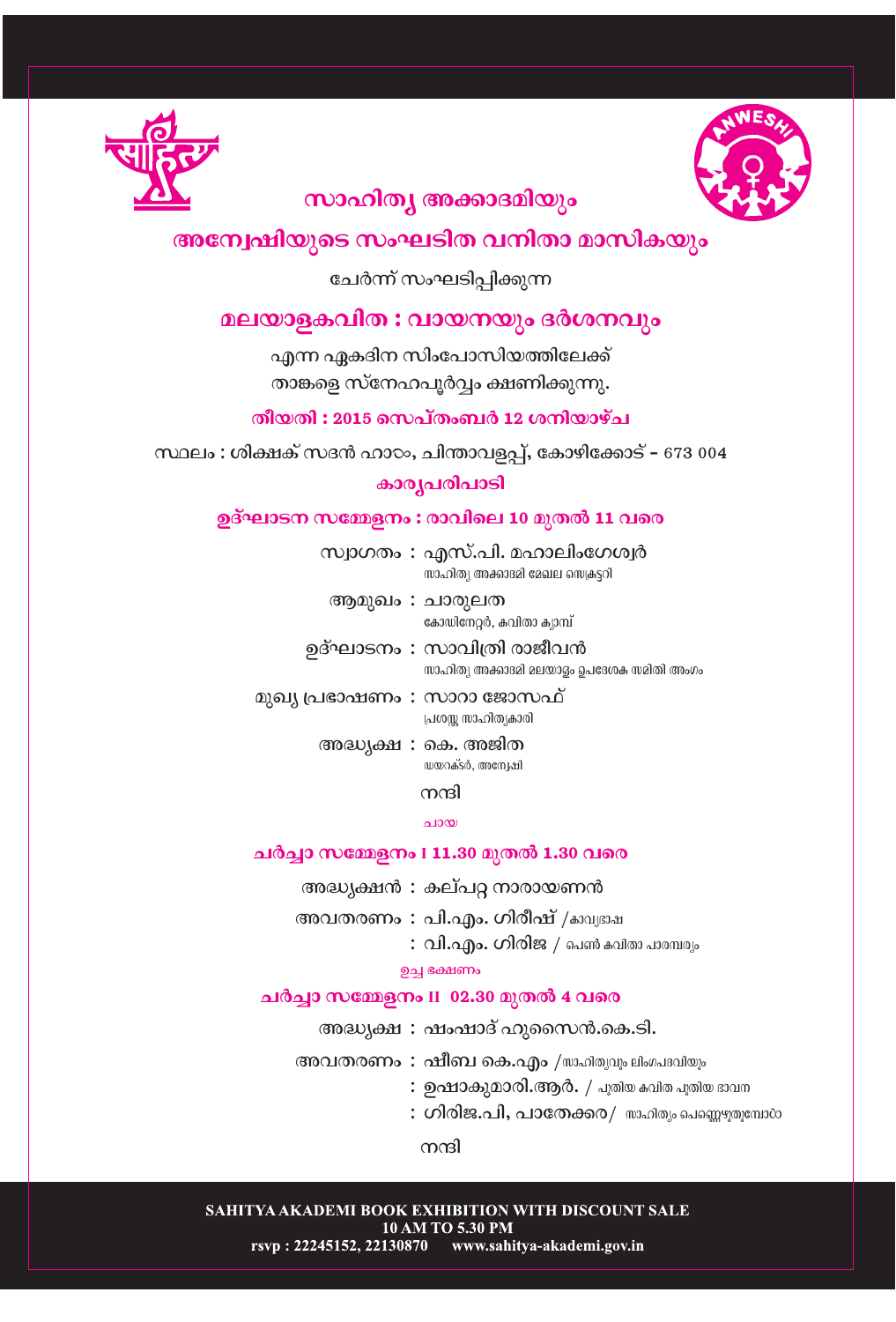

# **Sahitya Akademi**



in association with

### **Sangaditha Women's Magazine**

(Anweshi Women's Counselling Centre, Calicut)

cordially invite you to Symposium on

### **Reading and Reflecting Malayalam Poetry**

### Saturday, 12 September 2015

Venue: Shikshak Sadan Hall, Chinthavalappu, Calicut - 673 004

#### **PROGRAMME**

#### **Inaugural Session: 10.00 a.m – 11.00 a.m**

Welcome : S.P. Mahalingeshwar Regional Secretary, Sahitya Akademi

Introduction : Charulatha Programme Co-ordinator

- Inauguration : Savithri Rajeevan Member, Malayalam Advisory Board, Sahitya Akademi
- Keynote Address : Sarah Joseph Eminent Malayalam writer
	- Chair : K. Ajitha Programme Director, Anweshi Women's Counselling Centre

Vote of Thanks

#### Tea

#### **First Session: 11.30 a.m - 1.30 p.m**

Chair : Kalpatta Narayanan

Papers Presentation : P.M. Girish / Poetic Language

V.M. Girija / Women's Poetic Traditions

Lunch Break

#### **Second Session: 2.30 p.m - 4.00 p.m**

Chair : Shamshad Hussain K.T.

Papers Presentation : Sheeba K.M. / Literature and Gender

Ushakumari R. / New Poetry, New Imaginations

Girija P. Pathekkara/ When Women Enter Literature

Vote of Thanks